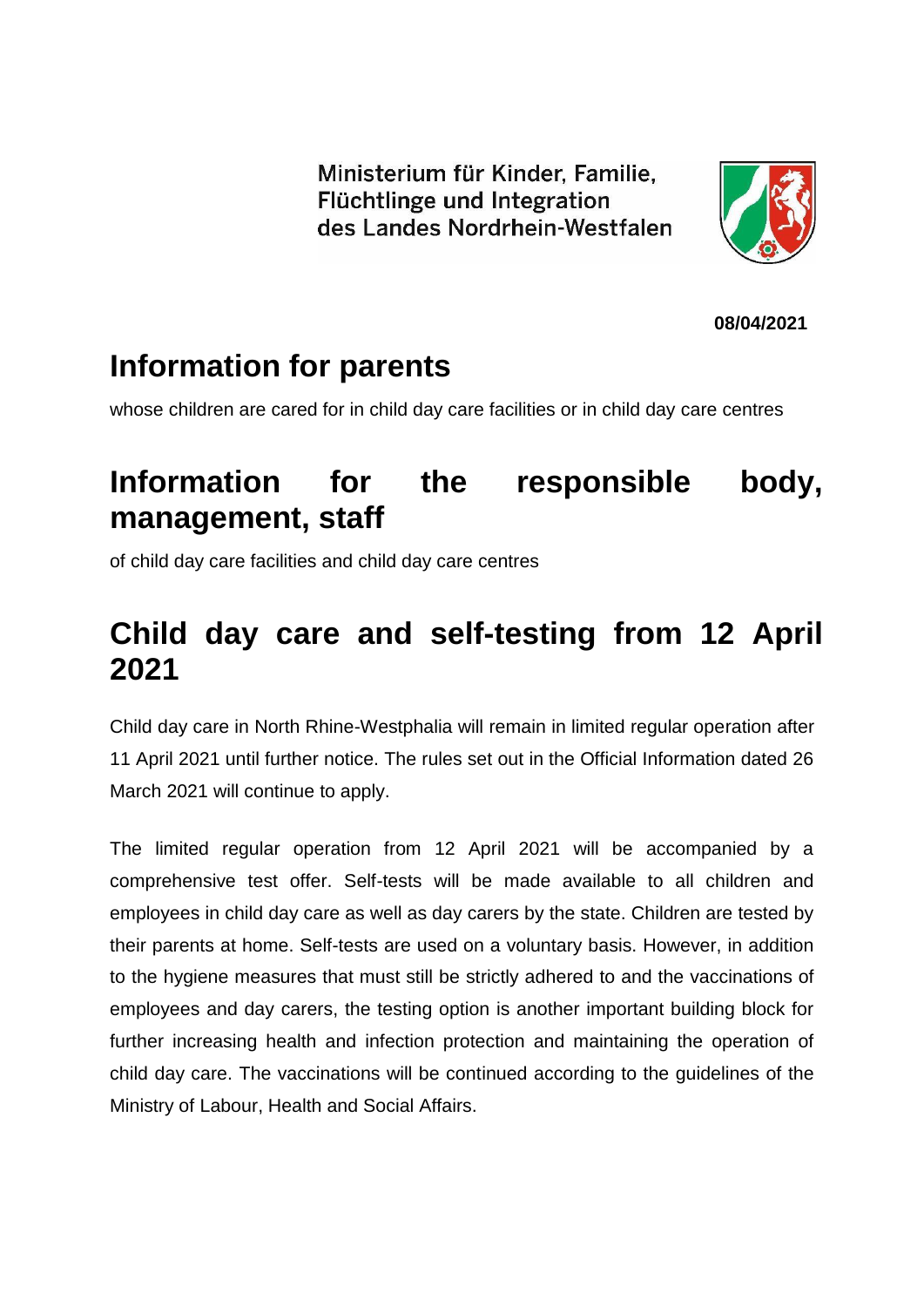The submission of a test result is not a prerequisite for taking up employment or taking up the childcare offer.

#### **Information about self-tests**

So-called rapid antigen tests will be made available, which determine whether a person is infectious at the time of testing within 15 minutes. The tests procured by the MKFFI are tests for self-administration that have been approved by the Federal Institute for Drugs and Medical Devices for self-administration by laypersons. The self-tests are performed using a swab of the anterior nasal region. The attached instruction manual contains a QR code to this training video:

#### [https://h5.9fm.cn/jssg46?url=e666G\\_bDxSP2G](https://h5.9fm.cn/jssg46?url=e666G_bDxSP2G)

The instructions can also be found here:

#### <https://www.mkffi.nrw/corona-aktuelle-informationen-fuer-die-kindertagesbetreuung>

#### **Provision and scope of the self-tests**

In the week beginning 12 April 2021, the first self-tests will be distributed to the child day care facilities and day carers via the responsible bodies and youth welfare offices. At the same time, further deliveries will begin, which will then be made directly to the facilities. For child day care centres, delivery will continue to be made via the youth welfare offices. The Ministry has ordered tests in sufficient quantity. Nevertheless, it cannot be ruled out that deliveries may be subject to delays or minor deviations in quantity.

Provision is made for two self-tests per person per week for both employees and children. The distribution of the tests to the employees and parents is to be carried out by the facilities on their own responsibility.